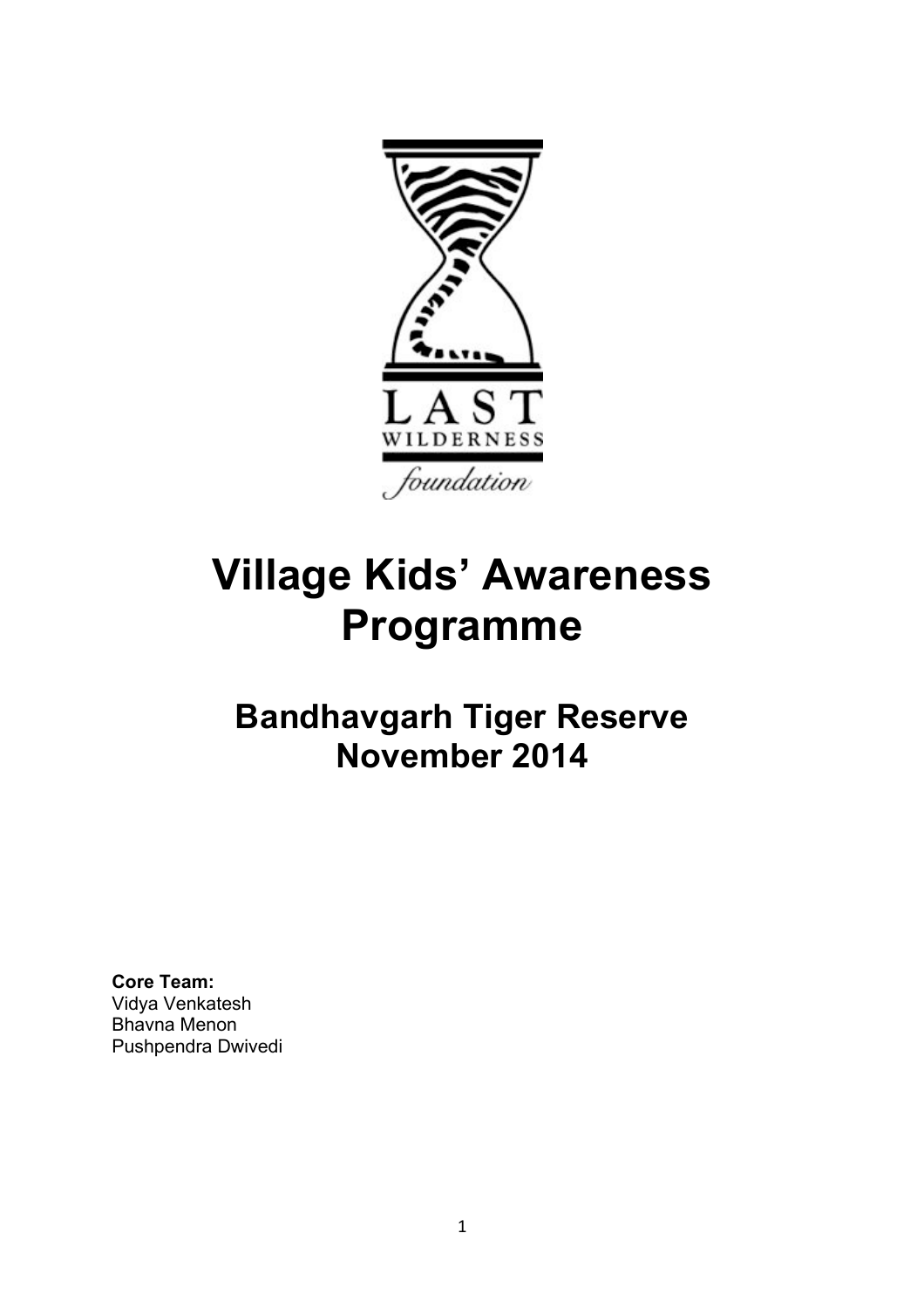## **TABLE OF CONTENTS**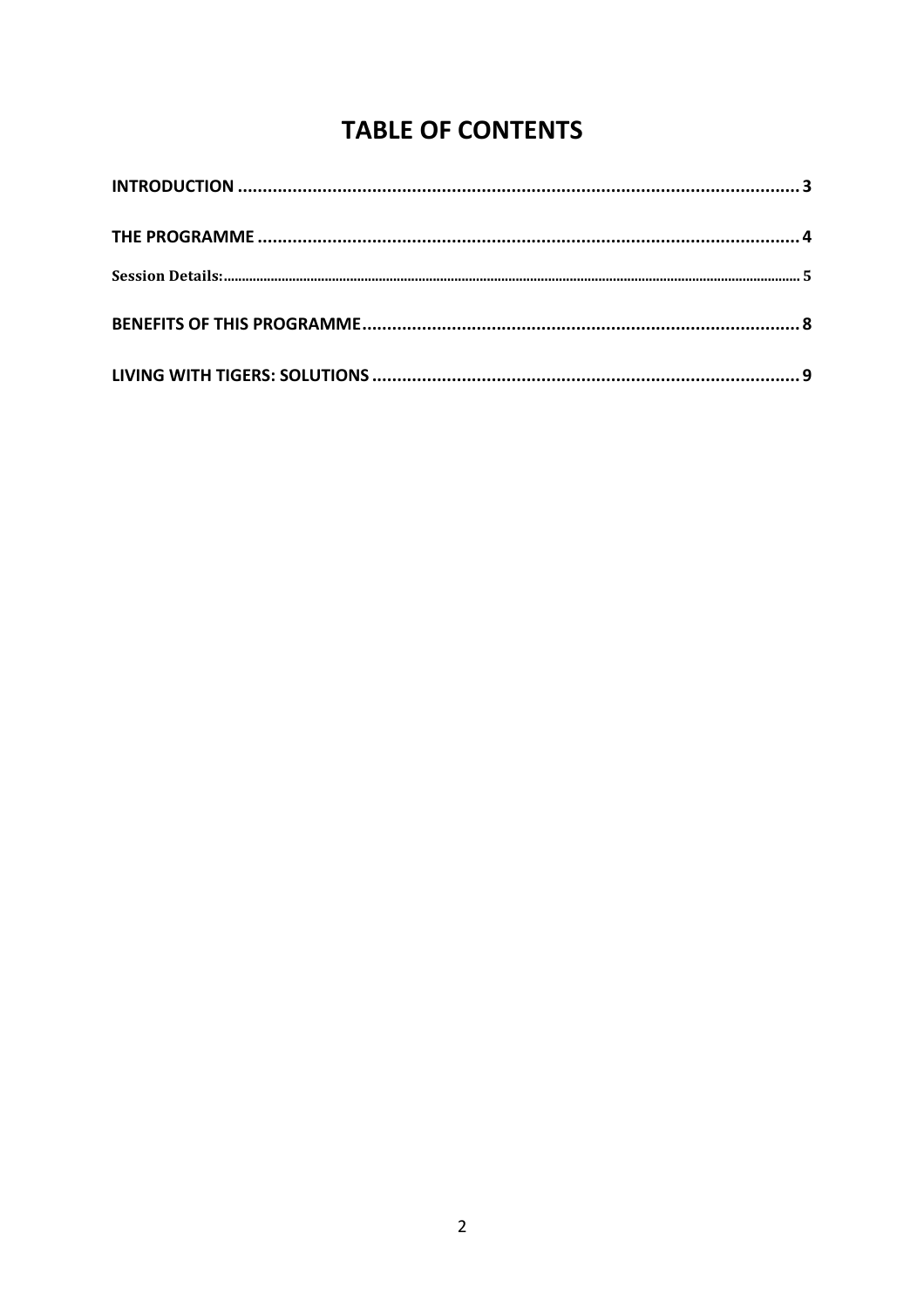### Village Kids' Awareness Programme - November 2014, **Bandhavgarh Tiger Reserve**

"Pehle zamane mein tiger logon ki sunta tha sahib! aao bolo toh aata tha, aur chale jao bolo toh chala jata tha, ab lagta hai cheezein badal gayi hain. Ab woh humari nahi suntan. Humein tiger se koi shikayat nahi hain aur na hogi, lekin maveshi aur logon ki zindagi ka daar toh bana reht hai na?" - Ramnath, the cook for the programme, a local of Bagdara village, tiger's neighbor

#### **Introduction**

If you discount the superstition and the mythologic thought of the tiger being an 'obedient' wild neighbor of man, much of what Ramnath said was true and is probably mirrored by most villagers. Sharing of space can still be dealt with, suffering economic and personal losses to the striped feline cannot. This included a number of tiger attacks on humans, with the last one resulting in a war of sorts with the villagers vandalizing and burning down the Khitauli range offices. Thus, in order to understand the issues of losses and to address a belt which has been a sensitive zone, Last Wilderness Foundation embarked on its journey to the land of the tigers to conduct the 7th leg of the village kids' awareness programme.



Pic 1: The range offices at Khitauli vandalized and burnt down by irate villagers

The focus for our November programme was different, with the gist of the programme being 'living with tigers'. For these were people who feared for their lives and that of their livestock and wanted the wild animals that 'strayed' into the village to be 'taken away' or killed.

Hence, it was imperative to help them understand the tiger as an animal and give them solutions on how best to avoid conflict before pitching the idea of saving the tiger/tiger conservation, which is what we tried to achieve through the duration of this programme.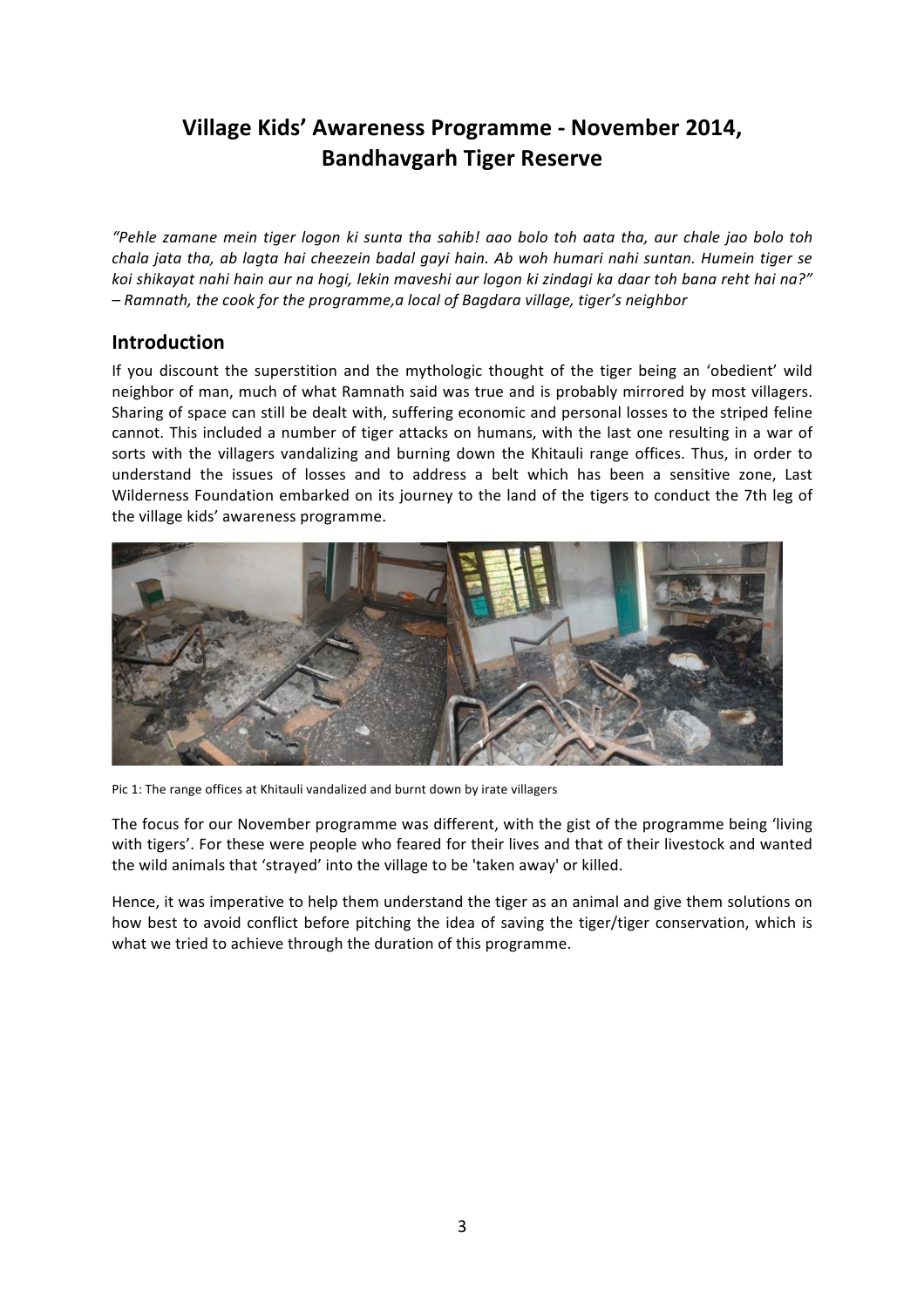

Pic 2: Programme preparation, the banner goes up!

#### **The Programme**

The programme was conducted from  $6^{th}$  to  $10^{th}$  November 2014, which was attended by 123 students and 7 teachers from the villages of Bagdara, Bagdari and Khitauli girls' hostel. It was a great experience to see the enthusiastic students eager to see the forest and to understand it, despite the fact that they belong to a belt, which has been rife with conflicts in the recent past.

The programme began, by taking the students on a safari drive inside the forest, wherein, they were told about the forest and how and why conflict arises. The students not only agreed that such a beautiful forest needs to be saved at every cost, but also reasoned with the idea that conflict can be dealt with rather than viewing trapping, killing and relocating of animals as the primary solution. They also gave their versions of man-animal conflicts that they have witnessed which includedvillage dogs hunting deer, villagers killing snakes based on misconceptions, electric wires set up for crop raiding herbivores etc. and admitted that extreme measures such as these, to try and 'eliminate' wildlife instead of eliminating the conflict did not benefit anyone.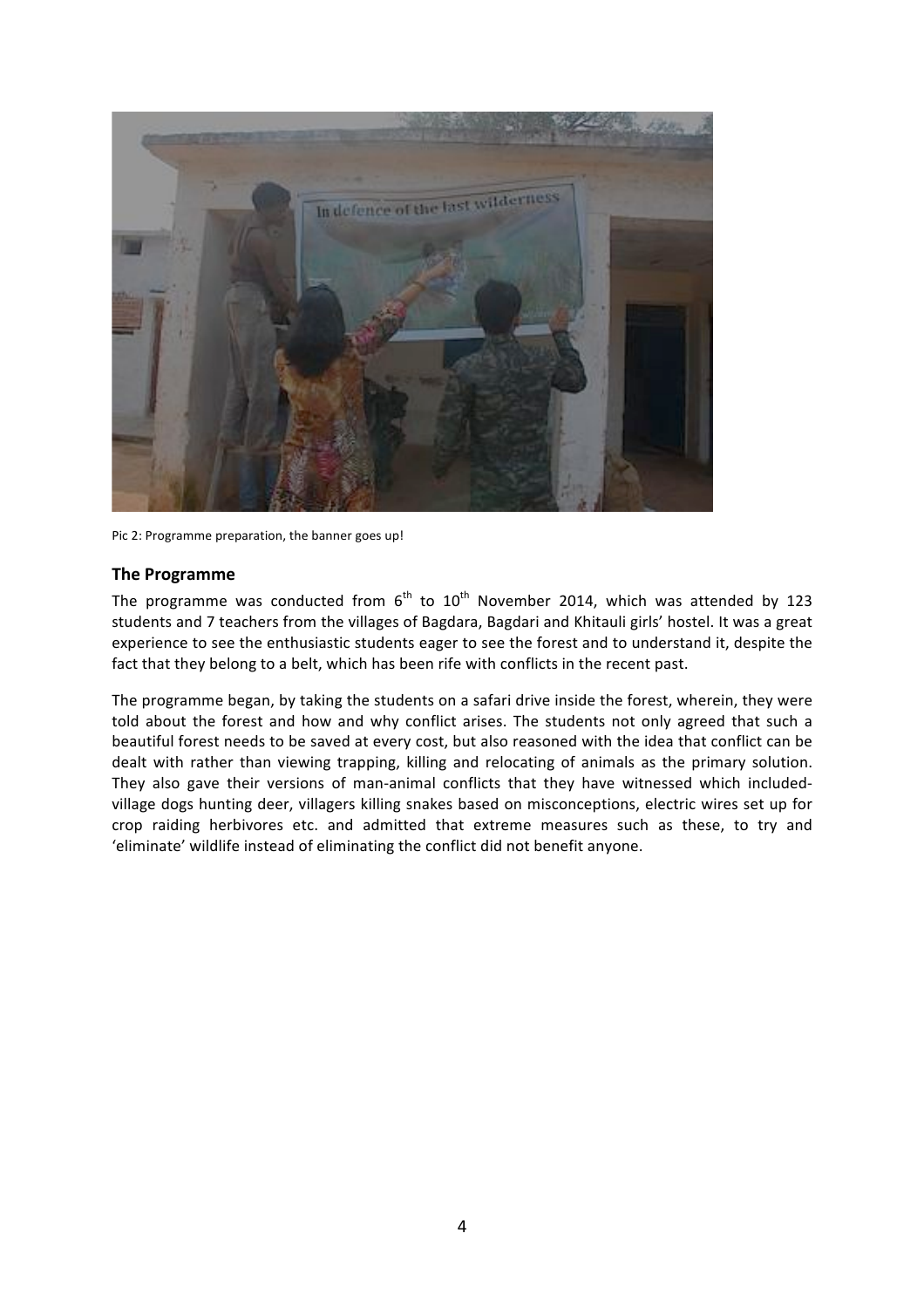

Pic 3: Students enjoying the safari ride

The safari drive was followed by, a screening of the movie  $-$  "The Truth about Tigers" and a presentation. The emphasis was on how tigers and its forests were a huge benefit to the people in the surrounding villages and the reason why they needed to protect it. The understanding was also about what they could do in their own capacity to safeguard their backyard, which provided them with endless resources on a daily basis, which came out through these interactions. The learning from these sessions for both LWF and the students was huge. While it entailed in us getting an insight into the impact of human- wildlife conflict, it gave the students getting an insight into how they can best avoid this conflict, living in such close proximity to the forest without harming the forest or the wild denizens living within.

#### **Session Details:**

| <b>Session date</b>                 | <b>School location</b> | <b>Students from villages</b> | Number of<br><b>students</b> | <b>Number</b><br><b>of</b><br>teachers |
|-------------------------------------|------------------------|-------------------------------|------------------------------|----------------------------------------|
| November 2014                       | Bagdara                | Bagdara                       | 65                           | 3                                      |
|                                     | Bagdari                | Bagdari                       | 34                           | 2                                      |
|                                     | Khitauli Hostel        | Khitauli hostel               | 24                           | 2                                      |
| <b>Total number of participants</b> |                        |                               | 123                          |                                        |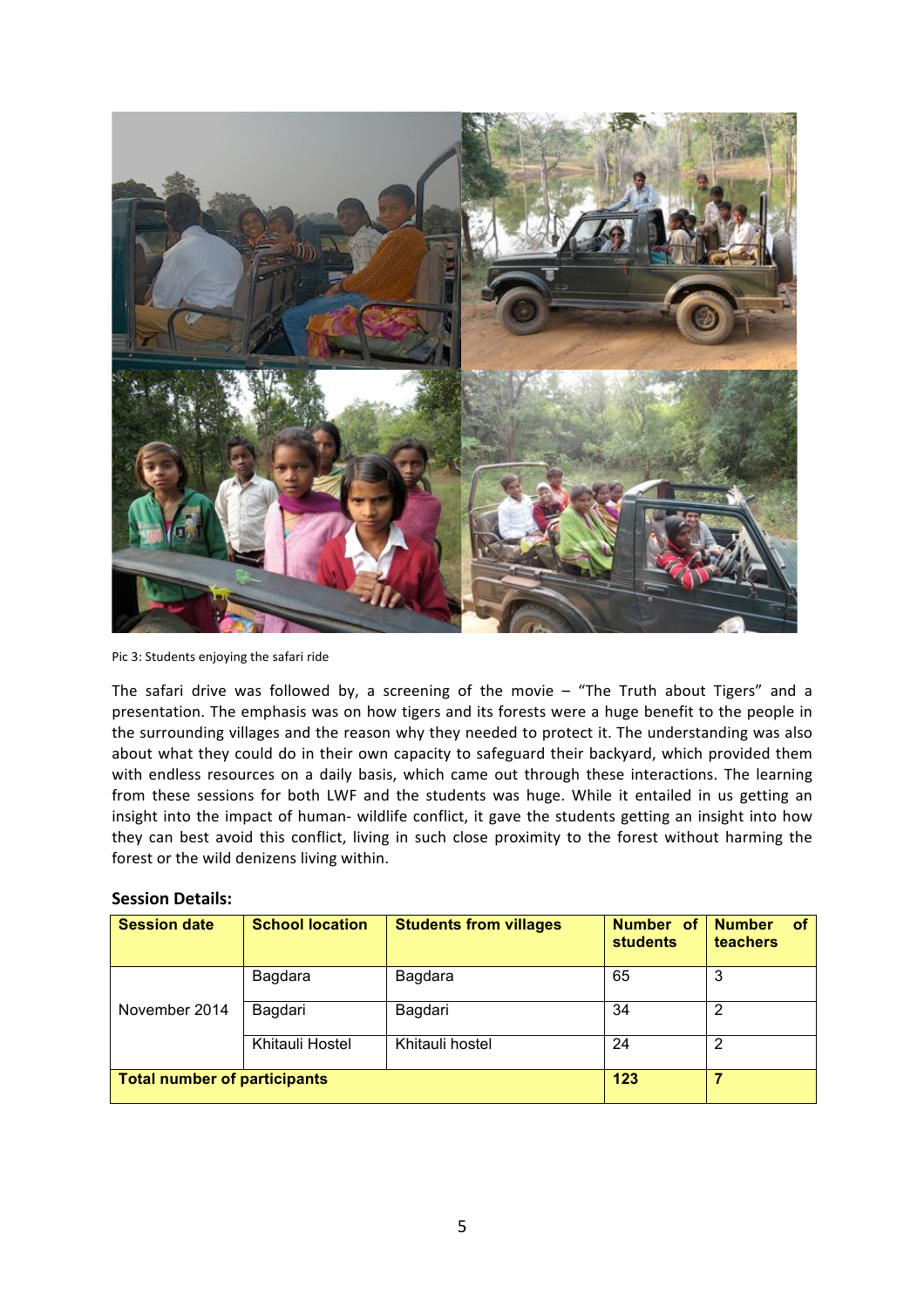

Pic 4: Students watching - 'The Truth About Tigers'



Pic 5: Lunch!



Pic 6: Together trying to understand, the importance of forests and the denizens living within

With the closing of the programme, the students were also encouraged to read and maintain a touch point with wildlife and the need for its conservation by reading books on the same. To this effect, the Khitauli students were given a set of books (donated generously by LWF volunteers) for their hostel library.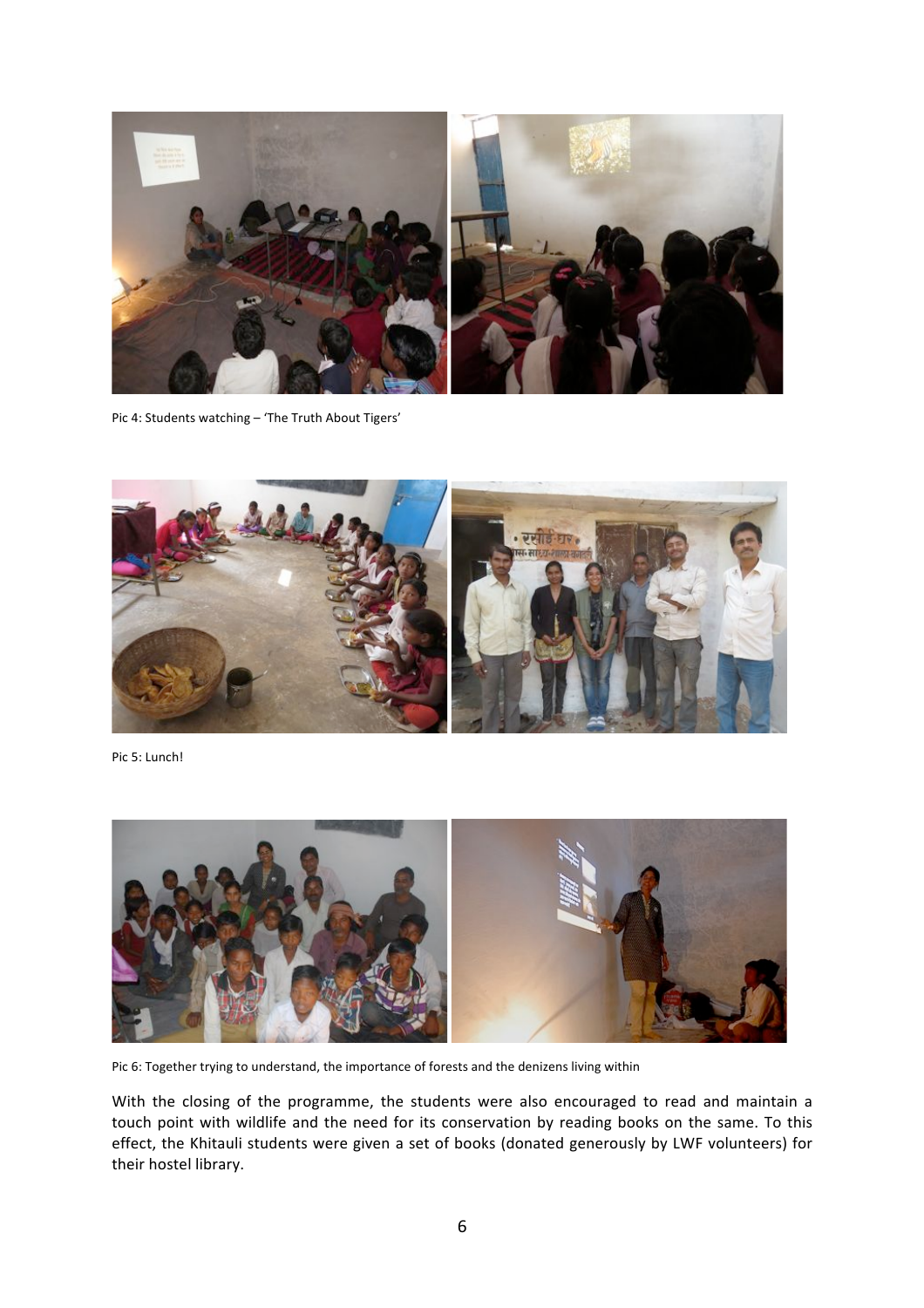

Pic 7: Presenting books on wildlife, to the Khitauli hostel warden, Smt Sushma



Pic 8: With the Khitauli hostel students at the hostel (L) at the Center point, Khitauli (R)

#### **Conclusion**

The Village Kids' awareness programme provides for a great learning opportunity and allows both parties to learn a lot from one another. However, it is not only sufficient to have such programmes as a one-time effort, but to maintain proper touch points with these villages through constant interaction so that, there isn't a repeat of the outrage that took place in Khitauli. The future vision is that the villagers co-operate with the Forest Department in safeguarding the forest rather than being antagonistic about these large cats.



Pic 9: Village life- a beautiful tiger temple in the Khitauli village (L) a day in the life of a village (R)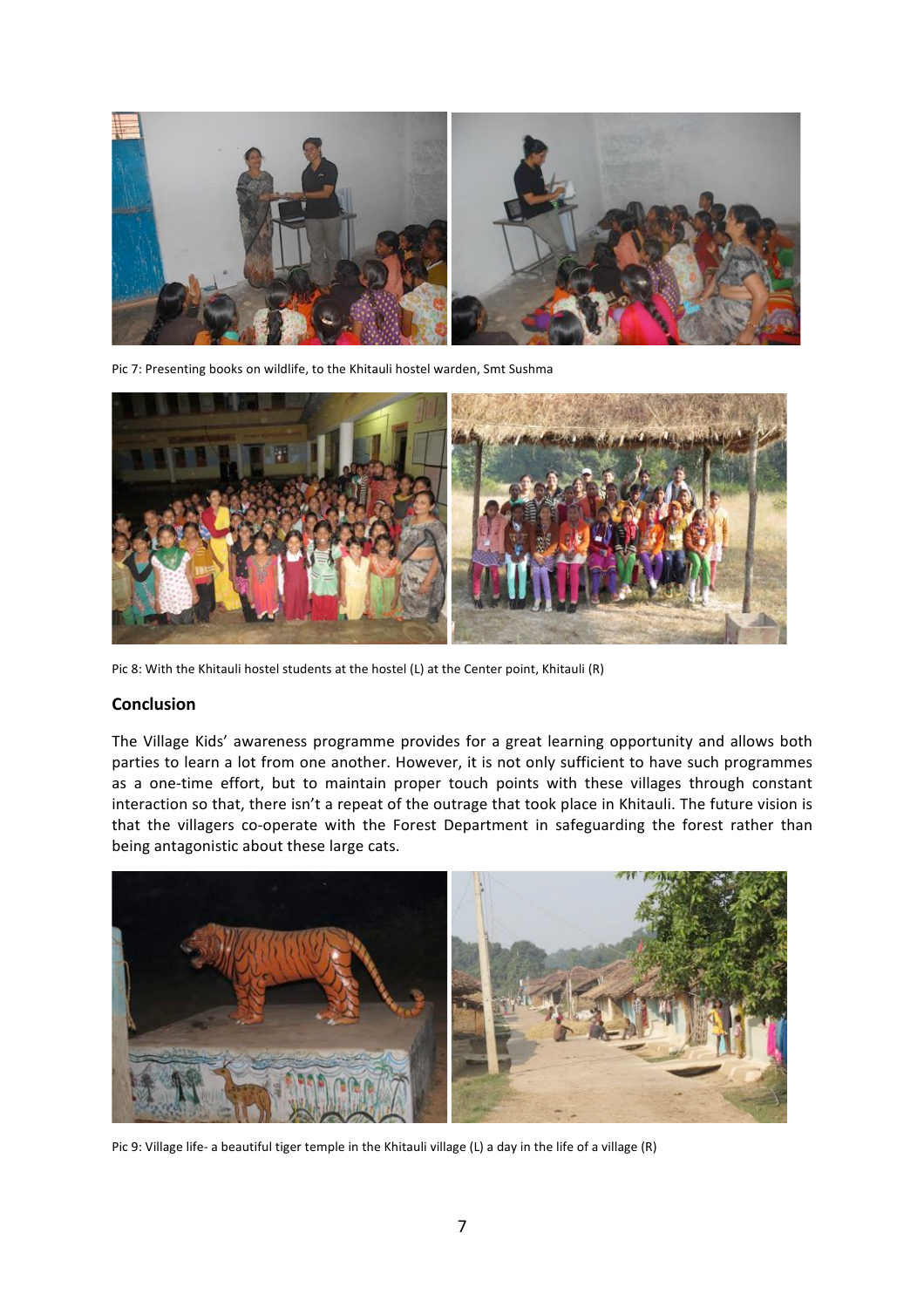

Pic 10: Some of our sightings during this programme!

#### **Benefits of this programme**

1) It will help in sensitising the students towards wildlife (existing around them) and its importance to their lives.

3) Helping the students see and understand the co-relation between conservation of tiger and survival of mankind.

4) Involving the locals in conservation, creating contacts for information on poaching, forest fire and any other illegal activities.

5) Bridging the gap between the Forest Dept. and communities.